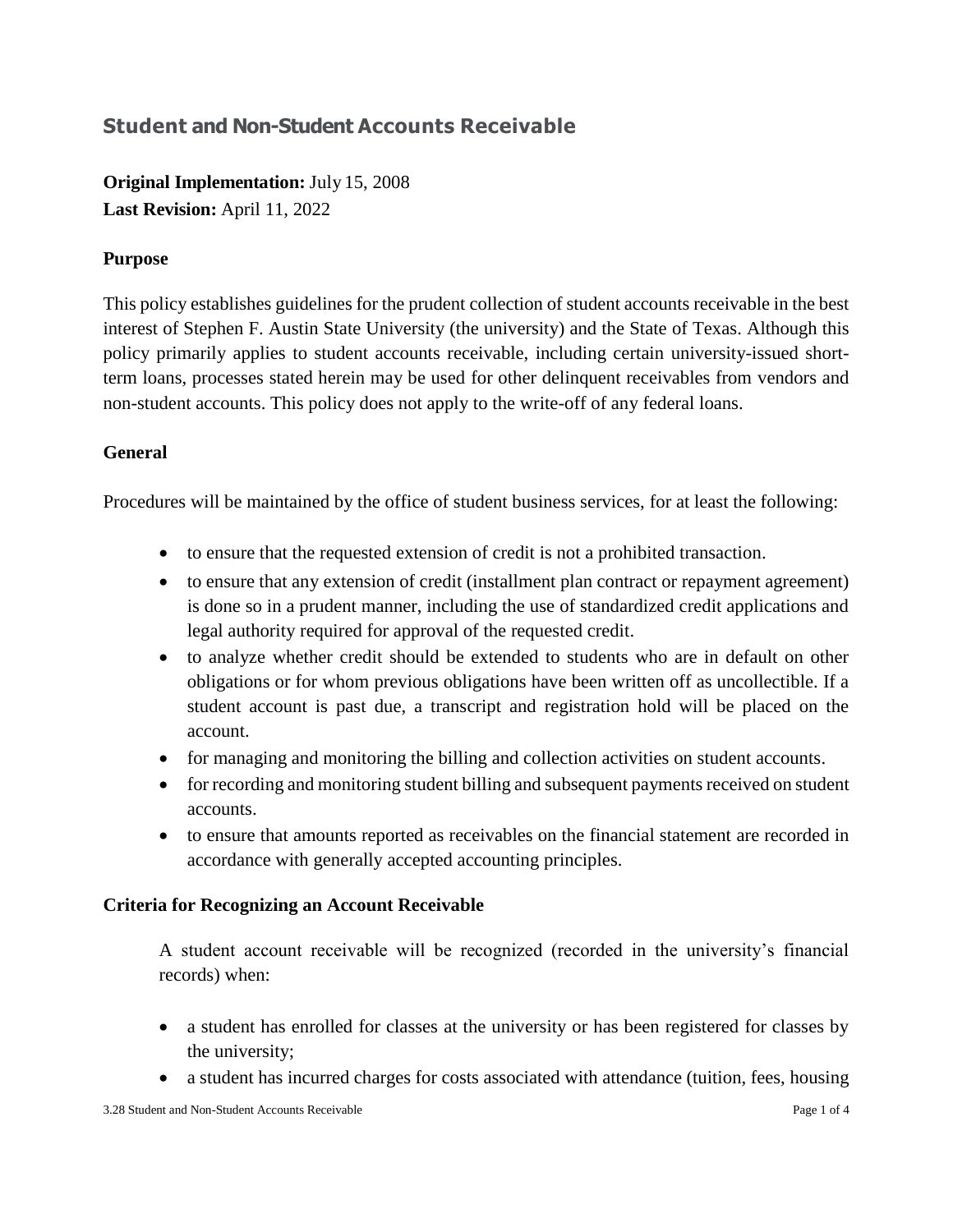and meal charges, post office charges, book purchases, parking permits and fines, etc.) from which a benefit to the student is derived;

- payment is due to the university from the student or a third party;
- payment has not been received (collected) by the university from the student or third party;
- the account receivable does not represent an extension of credit that is prohibited by law; and,
- the recording is deemed to be appropriate by the university's fiscal officers.

## **Recording an Account Receivable in the Financial Records**

An account receivable is recorded in the financial records automatically by the registration and billing process. These entries credit the appropriate revenue accounts and debit the appropriate account receivable accounts in the university's accounting system.

In the event that a student withdraws during the semester, the student charges will be adjusted in accordance with state law.

#### **Reconciling Accounts Receivable**

The office of student business services maintains records of student accounts receivable and prepares a reconciliation of the student receivable records and the financial accounting records on a timely basis.

## **Aging Accounts Receivable**

The office of student business services also maintains an aging schedule for all student accounts receivable with the total of the aging schedule balanced to the total recorded accounts receivable. At year end, the aging schedule may be analyzed to aid in the process of the calculation of the allowance for doubtful accounts.

## **Collecting Accounts Receivable**

Guidelines and procedures for collection of delinquent accounts will be maintained by the office of student business services.

An account will be considered in default if the following apply:

- the account balance is at least 30 days old;
- the debtor has not exhibited concern regarding the delinquent account (i.e., requested a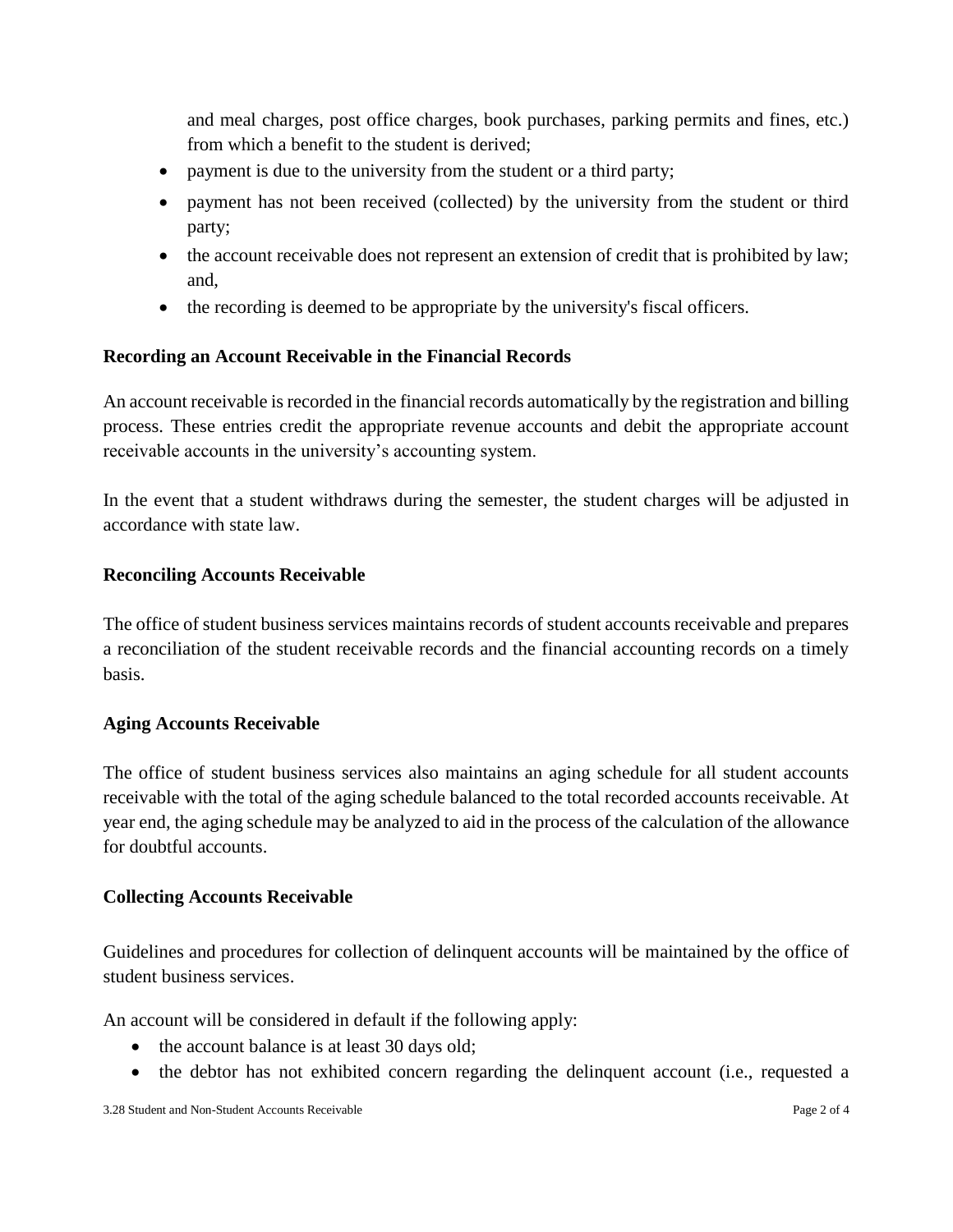repayment agreement); and,

• the debtor is not an active student.

An account will be considered delinquent if it is past due.

#### **Billing and Collection Activity on Delinquent Accounts or Accounts in Default**

*Active Students:* Active students will be billed throughout the term with due dates set by the office of student business services. Students may be assessed penalties for late payments, but will not be turned over for collection in the term if they are actively enrolled.

*Inactive Students:* Delinquent accounts will be analyzed and processed on a regular basis. Any general deposits will be applied to inactive students' outstanding balances to defray the amounts due to the university. As appropriate, delinquent accounts on inactive students will be subject to collection activity. Attempts will be made to contact students before delinquent accounts are turned over to collections. Students will not be assessed collection agency fees or collection costs if they make a payment or set up a repayment agreement prior to the account being turned over to a collection agency. Collection agency fees assessed to the student will be negotiated in advance by the university and approved by the Texas Attorney General's office. Additionally, accounts may also be reported to the Texas Comptroller of Public Accounts as authorized by Texas Government Code § 403.055 to ensure that no treasury warrants are issued or payments are paid to the debtor until the debt is paid.

If a debtor with a delinquent account establishes a repayment agreement and makes scheduled payments towards the balance within one of the warning periods, the debtor will be treated as an "active" student and will not be turned over to a collection agency unless monthly payments cease before the account balance is paid in full. If the account is turned over for collection, collection costs, collection agency fees and/or attorney fees will apply. There will be transcript and registration holds placed on the student's account until the balance has been paid in full.

All demand letters should be mailed in compliance with applicable collection laws. If an address correction is provided by the United States Postal Service, the demand letter should be mailed to the corrected address prior to the referral procedures described above. Demand should be made upon every debtor prior to referral of the account to an outside collection agency and the attorney general.

#### **Write-Off of an Uncollectible Account**

The university will establish procedures to determine when the write-off of an uncollectible account will occur. These write-off procedures will consider both the age of the account and the amount due from the student.